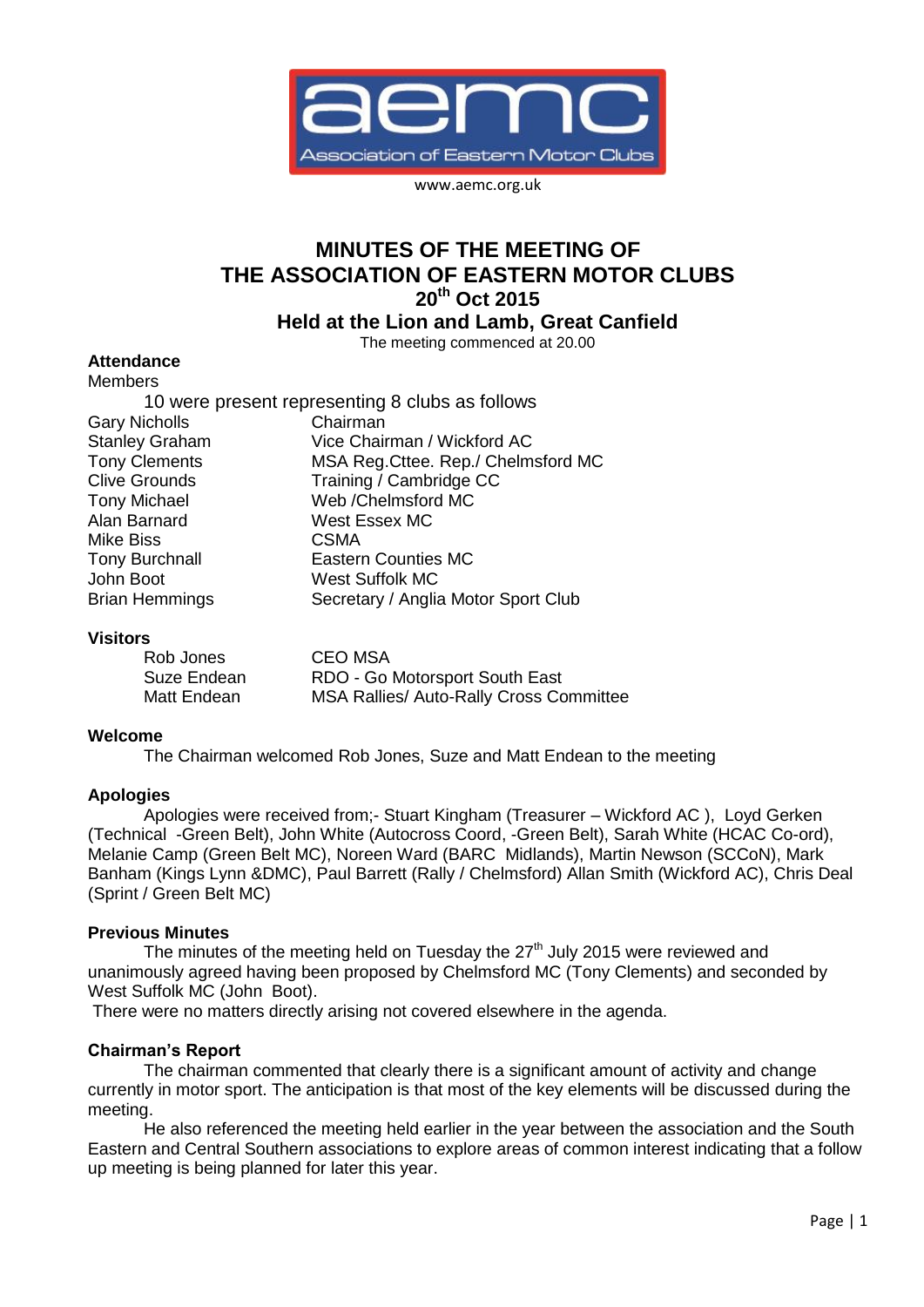### **Treasurers Report**

In his absence the treasurer had supplied a summary report as follows.

The Association accounts currently stand at a total of £10,416 with no outstanding liabilities. The sponsorship payment for the Stage Rally Championship has been received and is included within the account total.

Association club membership stands at 35 clubs with two pending memberships

#### **Secretary's report**

Correspondence has been received as follows:-

Copies of minutes from other associations.

Monthly newsletters from Sevenoaks & DMC and ACU Eastern Centre.

Confirmation of Club's Applications for Use of Forestry in 2016.

Invitation to compete in the 2016 MGJ Engineering Brands Hatch Stages.

Applications for membership:-

Applications for membership have been received from Sheffield and Hallamshire Motor Club and Triple 7 Racing Club.

Sheffield and Hallamshire a long established club in the East Midlands have recently run a single venue stage rally at Snetterton. They have expressed an interest in the event being considered for the AEMC/ASEMC Championship in future years, assuming it is run.

Triple 7 Racing is a club specialising in virtual racing. They operate to a strict regulation regime which seeks to emulate "real-world" as defined by the MSA/FIA.

Following discussion it was unanimously agreed to accept both applications.

Both clubs to be informed accordingly.

### **MSA Update**

Rob Jones provided a comprehensive report on the MSA and the various initiatives and challenges that are being tackled. The following is a summary of the main points.

As background outlined how his career as a lawyer had evolved through many areas of involvement in clubman's motor sport to a full time role as General Secretary for the MSA in 2006 and subsequently for the last 18months as CEO. This background and experience has given an excellent insight to all aspects of the sport and provided a better understanding of the needs of motor sport and the challenges of evolving the MSA to meet future needs.

He highlighted that the MSA has been subject to significant levels of personnel change recently with Simon Blunt joining as General Secretary, Ben Taylor moving to a role with International Motorsport, Allan Dean Lewis retiring from his full time job and a number of other changes and appointments. A new role of Development director has been created with a new appointment commencing in Jan 2016. This level of change has the advantage of bringing in new thinking but has the risk and challenge of losing vast levels of experience and the need to maintain continuity. This has been and is particularly relevant at a time of significant general change.

A review of the overall governance structure has been completed and a report presented to the board in September. This has led to a strategic review which is now in progress with a report planned to be presented to the main board in Nov.. The need to have effective contact with competitors, clubs and officials throughout the sport is recognised as very important. The role of the regional committee and activity within the regions is accepted as being a key enabler to achieving this and therefore how this operates within the overall structure will be part of the consideration.

Rob pointed out that Motor sport in Scotland and Wales receives some government funding while England currently receives nothing. If overall and international success is used as the basis for funding, which it seems to be in other sports, then the very high level of current achievements of UK motor sport should provide a basis for significant motor sport funding. The potential for funding for the sport is being progressed.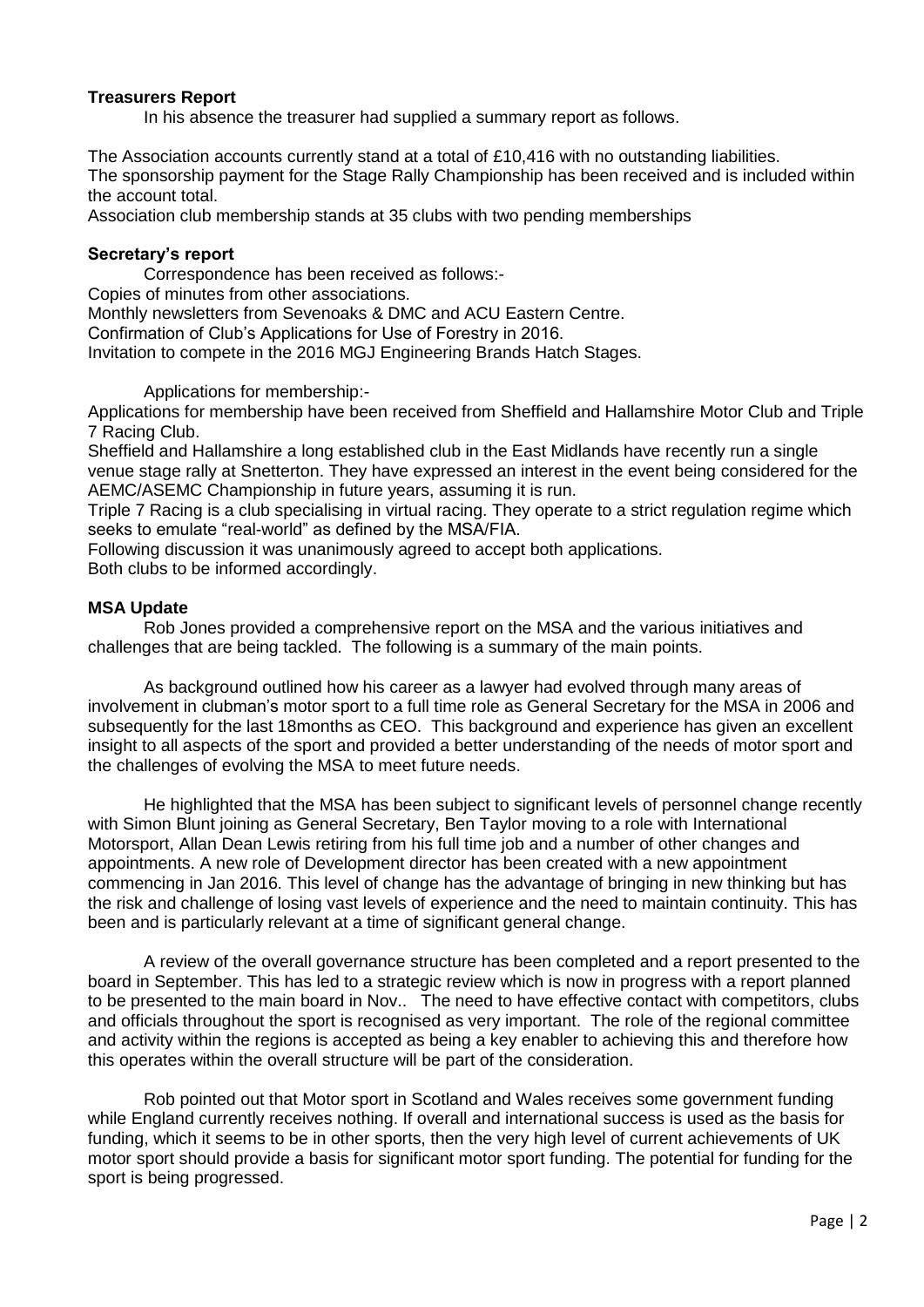The GoMotorsport programme has proved very successful in promoting grass roots involvement and additional levels of resource have recently been made available. The intention is to further increase the levels of support for the initiative to enable more involvement in what is seen as the very important area of growing participation and memberships generally but particularly within clubs and at entry level.

The series of events in Scotland culminating in the Jim Clark incident resulted in a review of motorsport being set up by the Scottish Government for all motorsport in the region. This included both 4 and 2 wheel disciplines. A positive aspect was a government statement beforehand accepting that it is not considered practical to make motor sport completely safe. The multi-disciplinary group that undertook the review issued a report in Jan. 2015 which identified 29 areas where they recommended action needed to be taken. The MSA committed that all elements would be embraced and in doing so met a pre requisite from the Forestry Commission to the allowing of future events in the forests. Many of the areas identified are simply good practices which have already been in place in many events. However the advantages of having clearly documented standard processes and approaches have been clearly identified.

Despite the initial tragic circumstances benefits have resulted as a consequence with good working relationships developing with the Scottish Government and the Forestry Commission as examples. Rob stated that he was optimistic that despite the tragic circumstances that lead to the review a consequence will be that it will lead to permanent beneficial change.

When the composition of motor sport participants is reviewed it becomes quickly clear that there is an opportunity to increase the numbers of women in the sport and encourage wider ethnic diversity. An interesting statistic is that despite being approximately 50% of the population only 5% of licenses are held by women. Potential approaches to gaining additional participants are being reviewed.

A short question and answer session was held later in the meeting with the following summary of the points addressed

Question - Is there a Central role for the MSA in developing venue availability? Response - Issues surrounding the making venues available and retaining existing is prevalent in all disciplines and at all levels. The MSA is very active as a lobbying organisation with environmental aspects and issues being a particular area of attention.

Question – Part 1 Can the MSA influence Central Government to in turn influence local government to welcome motor sport and therefore in turn influence venue managers.

 Part 2. Can the MSA help with gaining access to MoD venues where it appears motor sport is being blocked out?

Response – A good relationship has been built with cabinet officers specifically the Secretary of State for Defence. Rob indicated that he would ensure that the question of the possibility of general access and specifically increased MoD access is taken forward.

Central Government do see Motor Sport as a national asset and are generally supportive.

Question – Will the Strategic review include external to motor sport input and therefore influence. Response – This question is being looked at now with eternal guidance being sought to ensure a balanced view is gained as to the most appropriate approach. It is planned that the intended activity will be presented to the board in Nov.. If accepted then the action items will be initiated although it is anticipated the whole process could take up to 2 years. The results from the Club Questionnaire will provide one of the initial information inputs.

### **Autocross Report**

The Autocross coordinator had provided a brief report in his absence as follows. The September round of the Championship organised by Green Belt and Wickford had run very successfully but with a disappointingly very small entry.

John's request is for anyone who has any thoughts or ideas on how events can be changed or modified to attract more entries to please contact him as running events with entries as small as experienced in Sept. is not an economically viable option for the future.

Matt Endean indicated that the MSA Auto/Rallycross Committee is looking at options.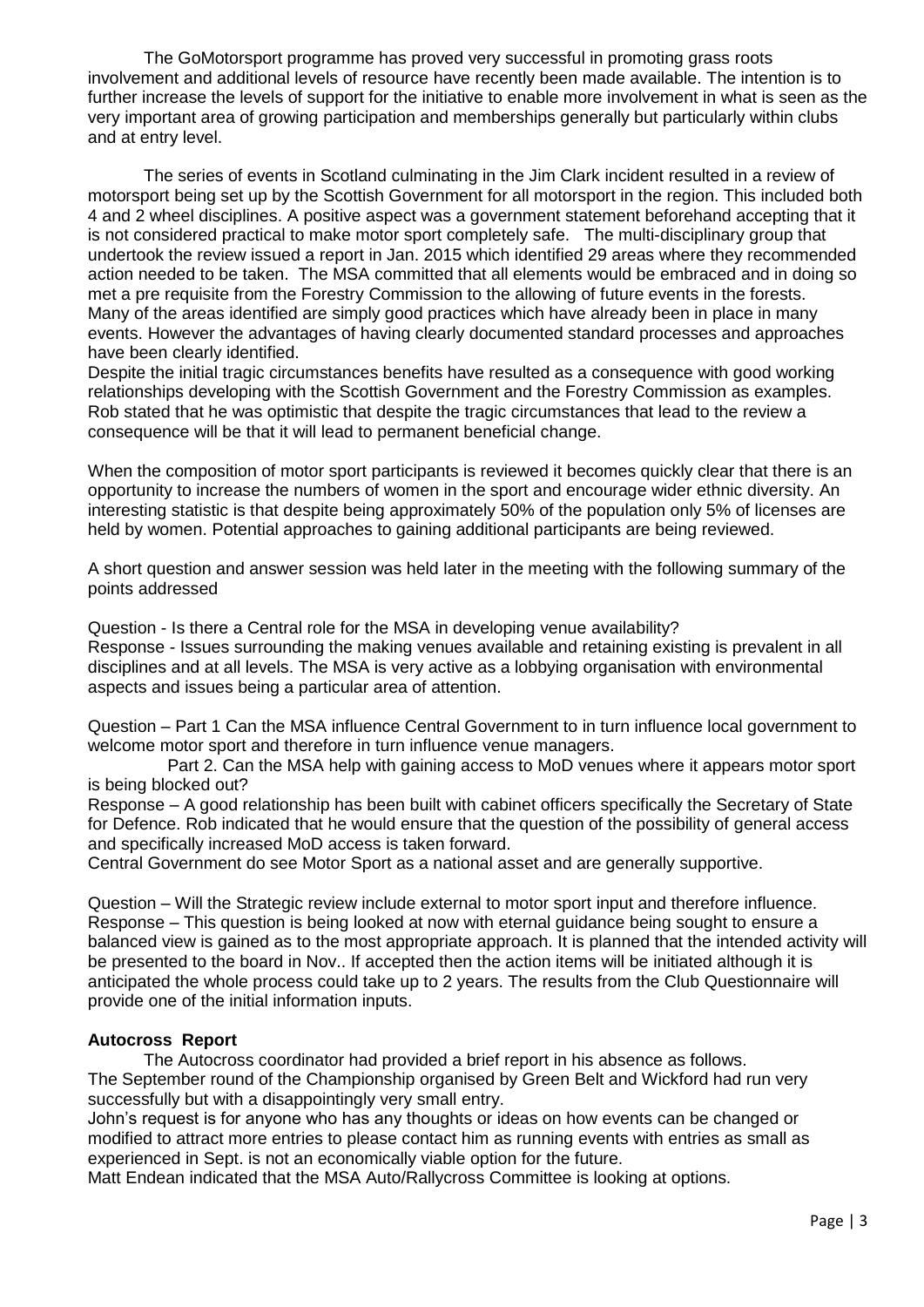In discussion the general availability of venues was raised as a limiting factor particularly when considered against the short annual window of availability within the farming calendar.

# **Stage Rally Championship**

The Rally Coordinator had provided a report in his absence as follows

The last two rounds have opened entries, although the Kings Lynn event at Sculthorpe is light on entries at this point. The recent Chelmsford event at Wethersfield had also experienced a lower than expected entry. No specific reason is known and the ongoing position will need to be monitored.

The position at the top of the championship table is currently very close. The 2015 championship tables will be finalised after the Rockingham event and the trophies will be presented at an awards night to be held at Brands on 16th Feb. 2016

The 2016 events calendar is being established progressively but isn't expected to be published until December

It is anticipated that Jelf the 2015 sponsors will continue their support in 2016.

The joint championship with ASEMC has been successful this year and is also planned to continue in 2016. The championship is expected to be at least cost neutral with any profits being shared equally between the two associations.

The Sheffield and Hallamshire event run at Snetterton this year has been well received and if it is to be run and the organisers wish it to be, it should be included in the championship in 2016.

An "FHR" evening is being planned at a Chelmsford MC Club night on November 19th CMC subject to organisers/suppliers support.

It is hoped that this will promote the concept of FHRs in the hope that more competitors will buy them this year and be able to compete on the first few events of next year (Brands & Southdown).

### **MSA Rallies Committee Update**

Matt Endean provided an update from the rallies committee, the primary points being as follows. 3 Forestry commission master agreements are being progressed for Scotland, Wales and England respectively.

Following Wales Rally GB a video dealing with First on Scene procedures will be made available.

Media accreditation in 2016 will define two categories e.g. Official photographer and general photographer. The Official photographer will be a fully experienced and aware individual formally recognized by the MSA. (There is likely to be only around 50 nationally) who because of their knowledge and experience will be allowed certain additional access opportunities. The general photographer will effectively have the same access rights as a normal spectator.

Events will potentially be allowed to "adopt" an "event photographer" known to the organisers as being competent who will be recognised for that event.

The review of rally tracking solutions is continuing. Current solutions that perform well are thought to be expensive while lower cost alternatives have not yet proved to meet all needs. A  $4<sup>th</sup>$  lower cost alternative (a budget edition of the very good Australian system) is expected to be released which will be assessed when available.

There will be more checks on Targa rallies in 2016 to ensure conformance to regulations.

Rob Jones added an update on progress on the Closed Roads legislation indicating that there had been little progress in putting together the detailed implementation plans. This is a consequence of not yet knowing what the procedural/legal solution to the "Vnuk" insurance issue is going to be. (The Vnuk insurance issue is a European legal issue which in its simplest definition translates into all motorised units, having compulsory insurance cover. Governments throughout Europe are considering the details of the interpretation in their country and how this will be implemented practically)

### **Sprint Championship**

Chris Deal had provided a brief update as follows.

The 2105 championship has been very successful with the overall title being won by Bill McKenna. The awards presentation will be held in February 2016.

Plans for next year's championship are progressing well.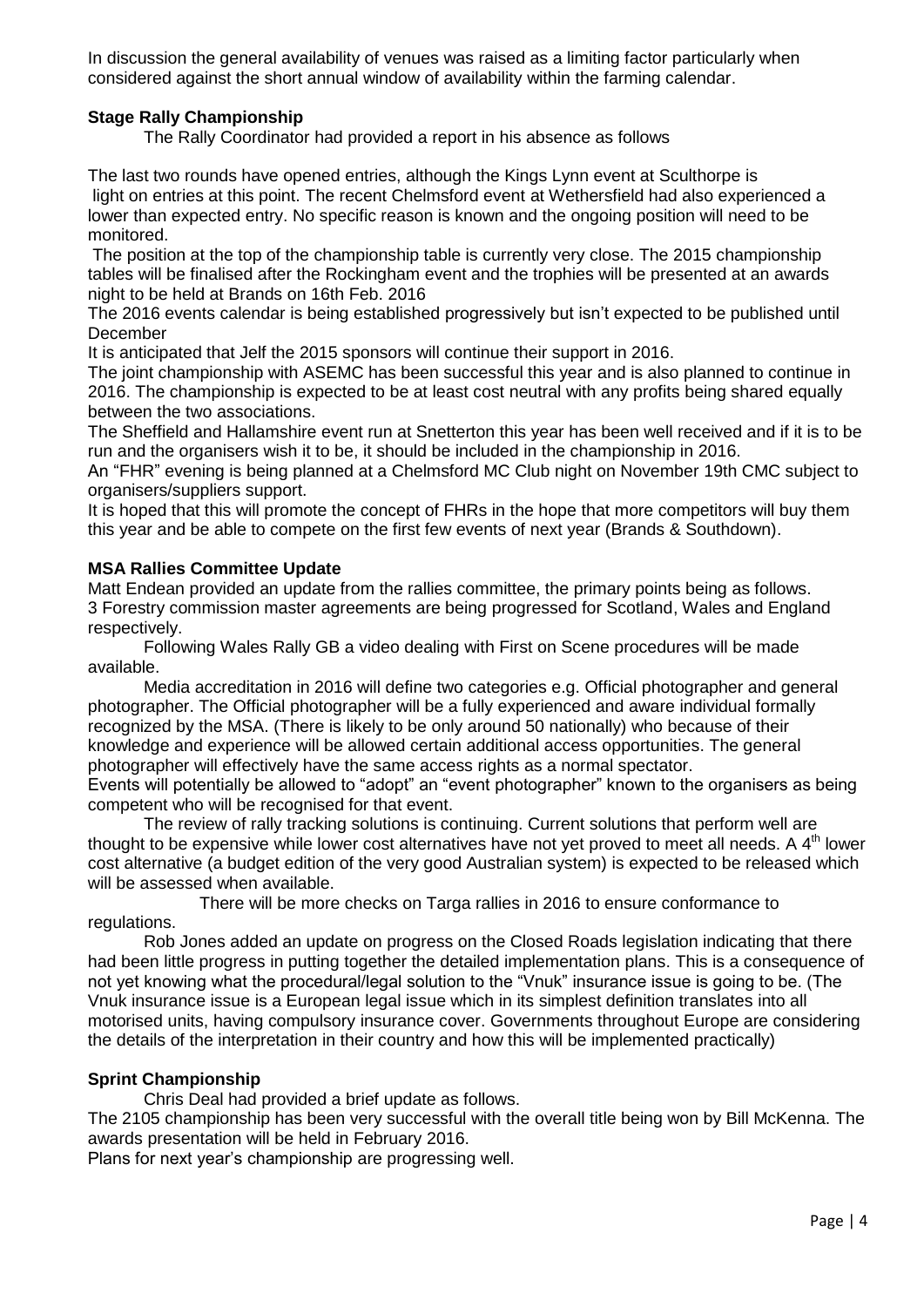# **MSA Regional Committee**

A report had been circulated prior to the meeting a copy of which is attached to these minutes as Appendix A. There were no questions arising.

### **Go Motorsport**

Suze Endean provided an update on a number of club related matters.

The Non licensed club officials seminar series will be taking place in Feb. and March 2016. Dates and venues will be published soon and clubs should register their attendees as soon as practicable in order to help the overall planning process.

Go Motorsport will have a presence at the Girl Guides event celebrating the 100 year anniversary of their Senior Section being held at Alexandra Palace on  $23^{\text{rd}}/24^{\text{th}}$  Feb. 2016. A number of clubs have already agreed to be involved. If any other club wishes to be involved they should contact Suze Endean.

Rob Jones commented that he felt the general MSA as well as the Go Motorsport context should be represented at the event.

A Gomotorsport presentation has been held recently in the region at the Wsst Suffolk College, Bury St Edmunds where opportunities in Motor Sport were highlighted to students. The value in such events was underlined as not only was interest shown by a number of students but a strong connection with the college supervision and management was also created.

### **Training**

Clive reported that planning for the Rally Marshals Training Day at Cambridge on the  $6<sup>th</sup>$  Feb. is progressing well. The application for funding has been submitted and is awaiting approval. It is intended to encourage those who have attended previously to ensure they "sign up" for different break out topics.

It is planned that First on Scene training will be one of the break out topics.

It was suggested and agreed that the importance of Safety Plans and how to use them effectively should be stressed within the agenda.

The New Marshals Scheme will be launched at the Autosport show which is to be held just before the Training Day. The scheme will include an on line traing element and be based on three primary modules

1. Role of the Marshall. 2. Incident Management. 3. Spectator Management.

It was agreed that the secretary would contact Alan Page to arrange for early information to be available so that it can be built in to the Feb. Training Day presentations in support of the overall rollout.

The chairman reported that he had spoken to Charlie Webber who has agreed to support a First on Scene training initiative. This will be progressed with possible approaches and plans being dicussed further at a meeting during the rally at Sculthorpe on  $1<sup>st</sup>$  Nov..

### **Communications**

Stanley Graham reported that the review of the role of and approach to communications within and around the association has commenced. The initial work has confirmed that achieving an effective communications process is complex recognising the amount of different requirements and methods availalble.

A key consideration is the concept that "everyone isn't interested in everything". A succesful solution therefore has to include a degree of targeting of information or a very easy, quick and simple filtering mechanism. The review process will continue with a report hopefully available for the Jan. meeting. Rob indicated that a scheme is being developed within the MSA that will enable items to be subscribed to on the MSA web site. At this time it is specifically being targeted at the area of consultations in order to provide a process where interested parties can always be made aware of proposed changes.

### **2016 Events Calendar**

The secretary thanked those clubs that had provided their 2016 dates. Other clubs are urged to provide dates where known.

As agreed previously the calendar is being progressively maintained on the AEMC website as input is received and can be referred to there.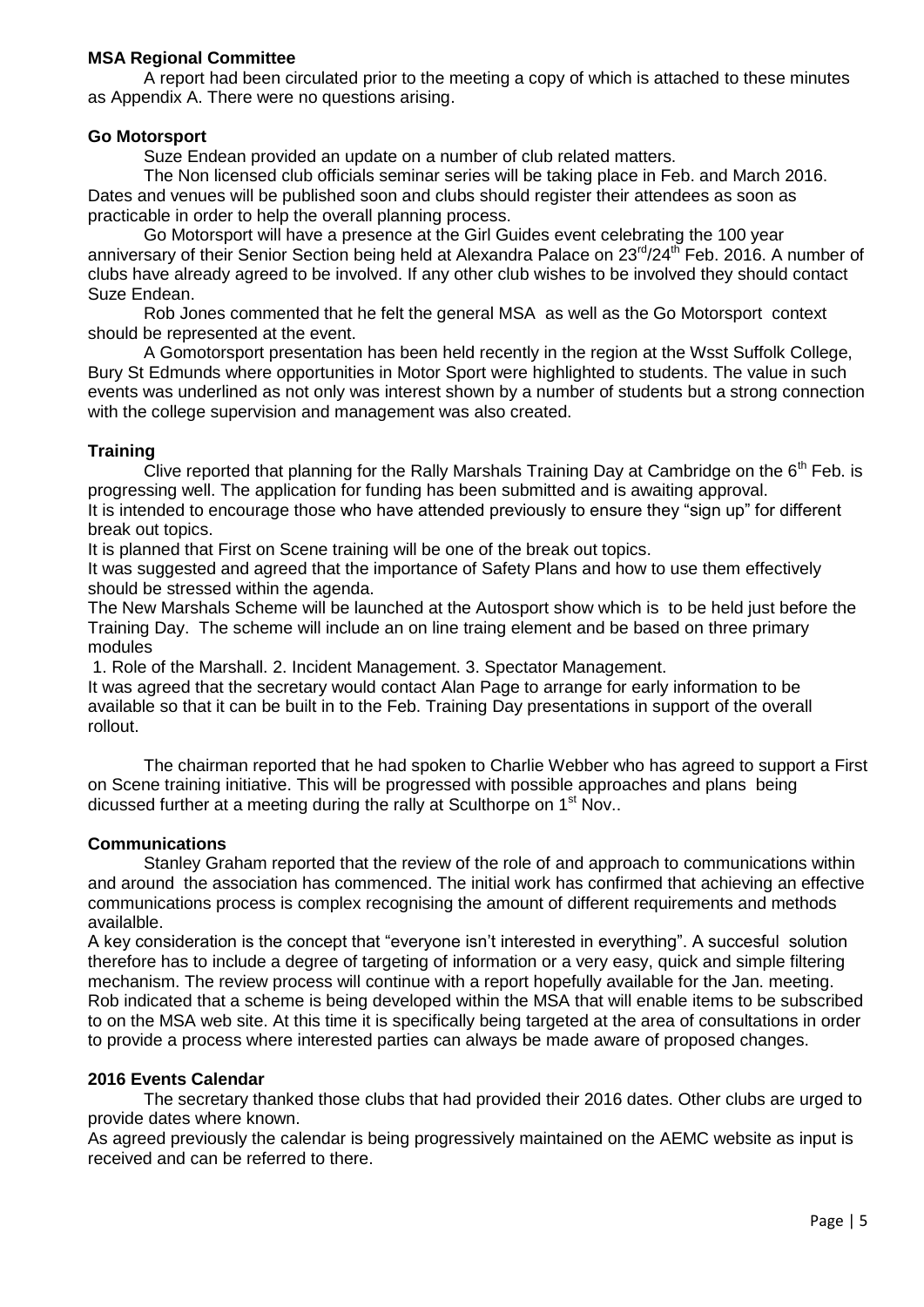# **Promotional Event 2016**

The secreatry reported that initial discusions have been held with the circuit manager at Snetterton who has agreed in principle to support a similar event to the succesful GoMotorsportLive! event held in 2014. The next critical stage is to determine a suitable date when there is an event planned for the 200 circuit that would be suitable for the promotional event to partner with. A follow up meeting is being ararnged in the next few weeks as the circuit calendar for next year is becoming clearer and suitable dates can be identified.

### **Next Meeting**

The next Delegates meeting will be on the **19th Jan. 2016** at **the Lion and Lamb,**  Great Canfield, CM6 1SR

There being no further business the chairman thanked all attendees and specifically Rob, Suze and Matt for their contribution and closed the meeting.

# **Appendix A**

AUGUST 2015 - REGIONAL COMMITTEE REPORT

1. The Chairman commenced the meeting extending best wishes for a speedy recovery following surgery to Roger Reed from Scotland who is a longstanding committee member. The Chairman then urged Clubs and Associations to

promote both the Club of the Year and Volunteer of the Year Awards, highlighting increased award levels and noting that nominations close on 1st October 2015. Other comments included association support to Regional

Development Officers who now have increased hours and referred to safety requirements at stage rallies where the delegates will receive an update later in the meeting from Jacqueline Campbell. 2. Matters arising from minutes included: 1. Sport England and motorsport recognition – Ian Davis is liaising with relevant authorities to resolve any misunderstandings. 2. Closing dates for entries (under D20.1) was discussed

with Ian Davis advising that this is referred to Rallies Committee for consideration.3. John Ryan provided explanations on several items relating to Technical matters (brakes, environmental inspectors, guidance on FHR's

and technical passports).

3. Rob Jones (assisted by several members of the MSA team) provided a full update to regional delegates on MSA matters, many of which will be advised to Council in September 2015. Several comments were expressed on matters discussed and points will be raised by the Chairman, as appropriate, at September Council meeting.

4. Training and Development – Alan Page updated delegates on a variety of items including: Training initiatives directly connected to the ongoing work at MSA implementing the 29 MESR recommendations.

Child Safeguarding seminars (9 being planned in October and November) to advise changed criteria.

Radio officials training between October and December.

Preparations for 14 Club Officials (unlicensed) seminars during January to April 2016.

Club Development Fund (CDF) and Rescue Development Fund (RDF).

The 2015 Club of the Year and Volunteer Official of the Year awards with detail of increased awards for all overall and category winners within the volunteer section. The closing date for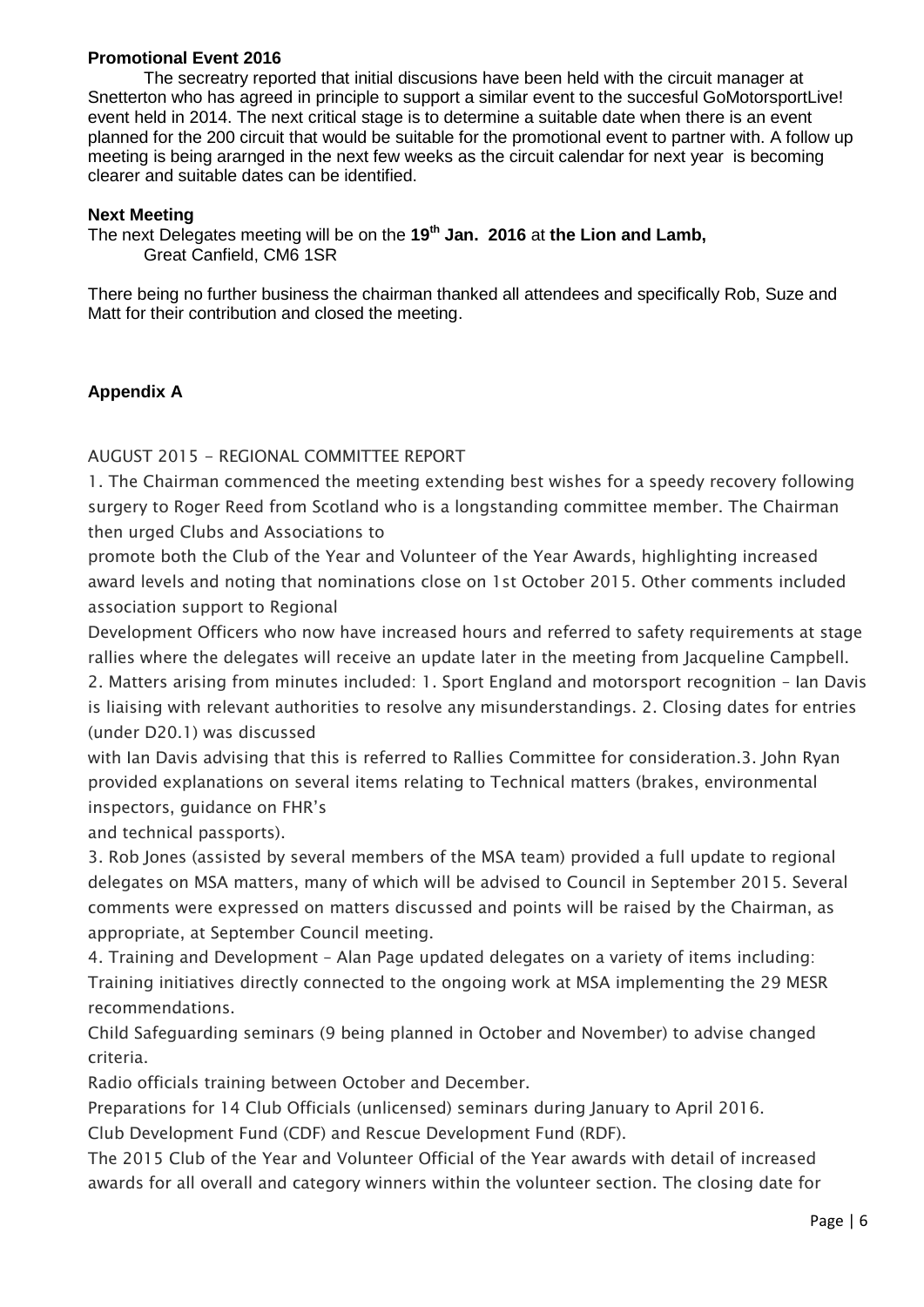receipt of nominations is 1st October 2015.

5. Michael Wentworth advised delegates of up to date figures for licensing in various disciplines and also advised that more license holders were renewing 'online' however this facility is not available to those who have to confirm

'medical' reports. There is much work on marshals' registration (licensing) which is expected to increase as we implement MESR recommendations.

6. Simon Fowler from Competitions and Clubs also advised delegates of 'event' statistics from January to July 2015.

7. Go Motorsport – Jess Fack gave a comprehensive report detailing activities and future proposals for Regional Development Officers (RDO's) in each region. Additional hours have been agreed and structure changes including

more appointments to the role. A recent Go Motorsport Live event at Knockhill was successful with 10 Clubs having static displays and other activities which encouraged 650 people to attend. Jess advised that she was meeting each of the RDO's in their own areas to plan ahead for 2016 and through the Regional Chairman quarterly reports from the RDO's will be shared with Regional Committee delegates to ensure that everyone is informed of activities and able to provide support as required.

8. Greg Symes explained the MSA Level 2 certificate award for coaching and explained that a one day pilot course entitled 'Introduction to Coaching' was being held on 24th September 2015 at Loughborough. There are 5 places

available for Regional Committee and nominations for a place are to be forwarded to the Regional Chairman for final selection.

9. Tim Swietochowski updated delegates on the recently introduced 'Rally Future' campaign and communication activities connected to this important MSA initiative. A Facebook page has been set up and Tim asked for interested people to 'like' the page. Other associated matters included discussions with Media personnel to agree fresh accreditation criteria and the introduction of 'Ari' posters to encourage everybody to spectate safely at events. There will also be further guidance prepared for safe spectating and Regional Associations can assist with communications through nominated Association Communication Officers.

10. Regional delegates discussed various points of note from Specialist Committee Minutes and mandated the Chairman to raise items for awareness where necessary. The recent decisions from Motor Sports Council concerning FHR's was noted for discussion as it was considered that the process undermined the Committee structure however safety was the brief and there was a general understanding for that situation even though there was not unanimous support for the final decision.

11. Regional Association delegates discussed the three 'wild card' representatives which they have on MSA committees and the following members were elected to the nominated committees, as follows:

Rallies Committee – Chris Woodcock

Historic Committee – Phil Foster

Volunteer Official Advisory Panel – Steve Castle

12. Inter-Association events in grassroots disciplines are being hosted by various Associations in all parts of the country during 2015. These events provide an opportunity for competitors from each Association area to compete

against each other. It was also decided that from 2016 the annual Inter-Association Sprint event could be either a Sprint or Hillclimb.